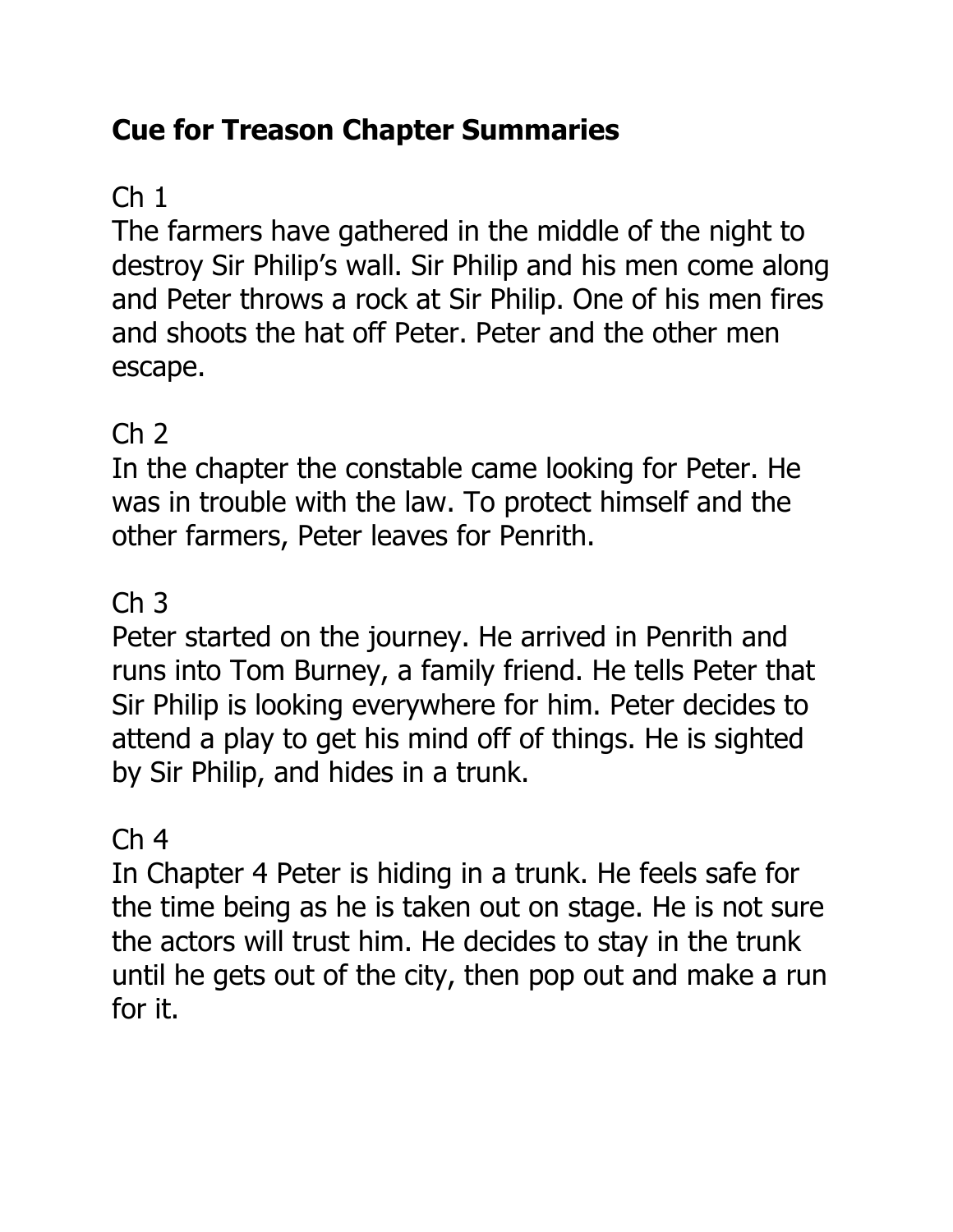## $Ch<sub>5</sub>$

The players discovered Peter in the wagon. They accepted him and were very kind. Mr. Desmond asked him to join the troupe as they were short handed for a young boy. (Girls were not allowed to act.) Peter was sleeping in the wagon the night after his first performance in Kendal. He was awoken by someone with a knife!

## Ch 6

Peter was threatened by a young boy who wanted to join the players. He impressed Mr. Desmond with his acting, and was accepted. He played the parts of girls very well. Mrs. Desmond asked if they wanted to write letters home, Peter discovered Kit's was addressed to Sir Philip Morton!

### Ch 7

Kit never wanted to play games or swim with the other boys in the troupe. The group continued to move toward London, but it was becoming difficult to put on plays. They decided to "share out" and go their separate ways. Kit told Peter he was asked to go on with the Desmonds. Peter was jealous and when they fought, Peter discovered who Kit was.

### Ch 8

Peter and Kit decided to stick together. They left with the Desmonds, but were in an accident and Mr. Desmond broke his leg. Peter and Kit continued on to London, but couldn't get work, even with Mrs. Desmond's letter. They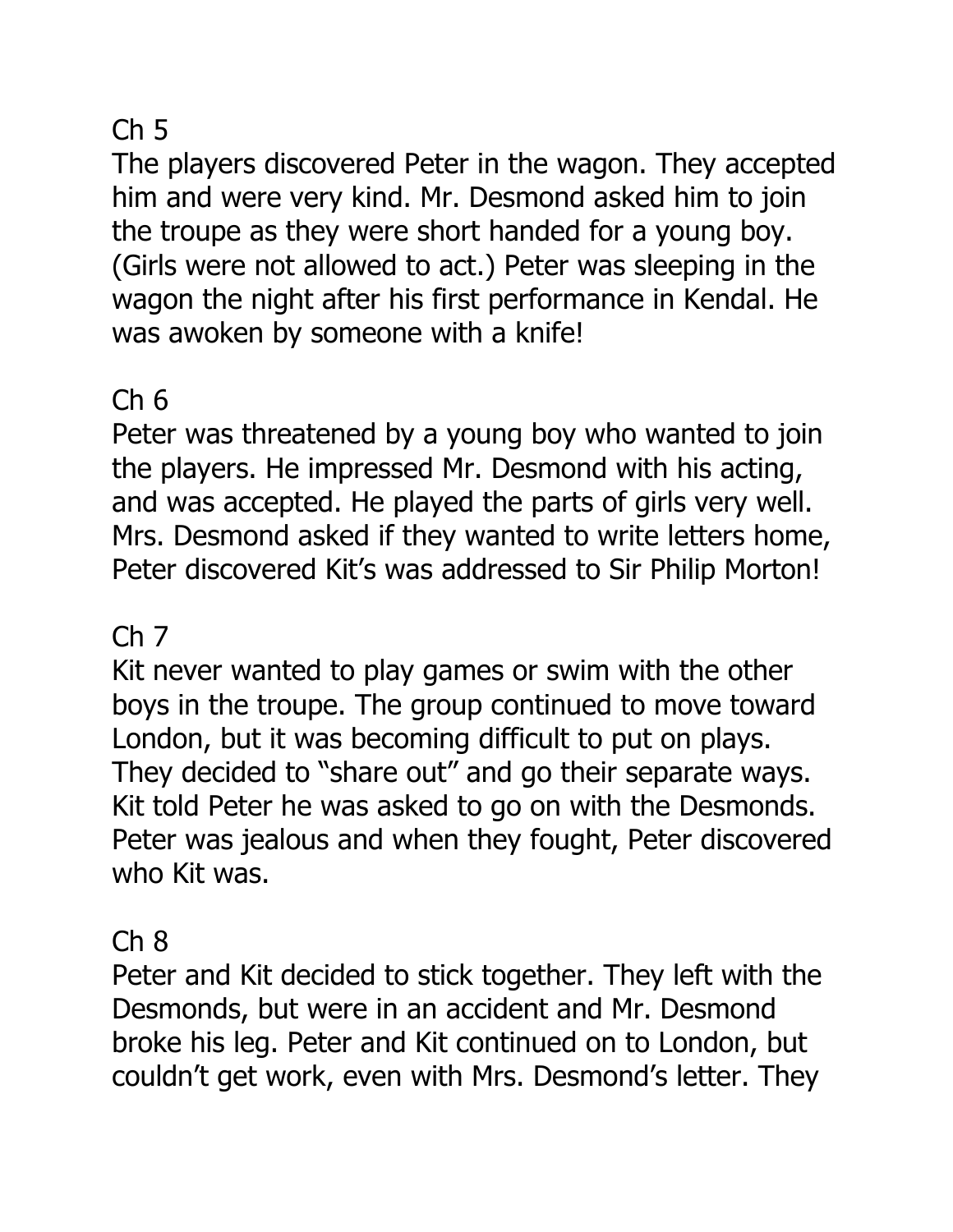met Shakespeare.

### Ch 9

Shakespeare took Peter and Kit under his wings. He gave them a place to sleep and something to eat. They got parts in his plays, and Peter received a letter from his mother telling him not to return anytime soon.

## Ch 10

Kit ran away before the play began. Peter had to play Juliet. Kit thought Sir Philip would recognize her, and ran away so she wouldn't have to marry him. Sir Philip wanted to marry her to get her estate. Peter had to act well so Sir Philip wouldn't recognize him. He did such a great job, Sir Philip gave him a gift.

### Ch 11

The company is preparing to perform for the Queen. They are going to do a comedy which the Queen loves, Merry Wives of Windsor. The Queen rewards the crew with lots of food, but more importantly with the advertising they receive by being her favorite actors. The crew loved the food more!

#### Ch 12

The Yellow Gentleman stole the play script from Peter. He conned Peter for one shilling. When Peter tried to get it back, the man denied even knowing him. Peter and Kit devise a plan to get the script back. While Peter was in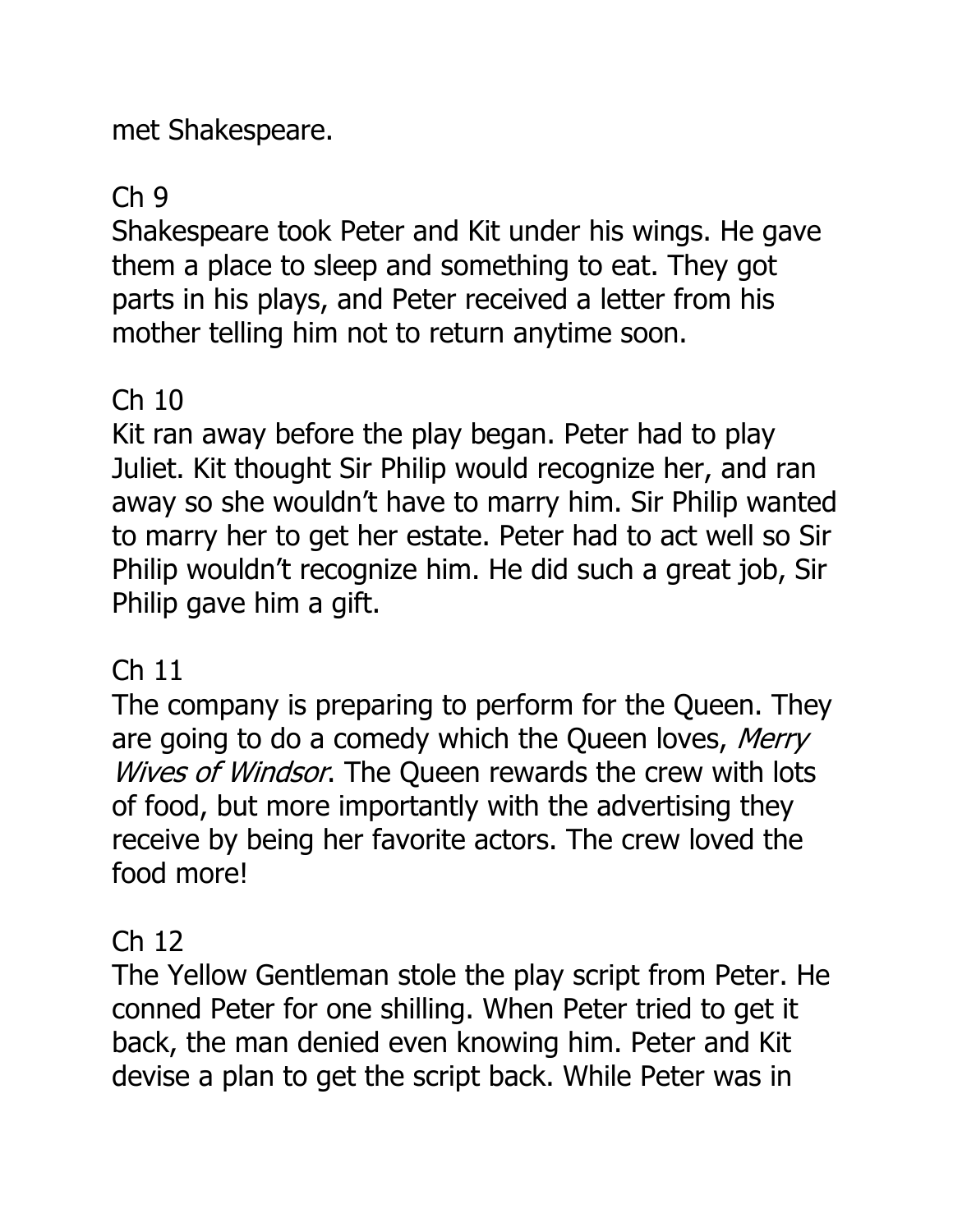the house, he overheard a conversation about the Queen. When they got the script back they noticed that there was a message in the sonnet.

## Ch 13

Peter and Kit took the script and their story to Sir Joseph Williams. He was from Cumberland himself, and he was high up on the Queen's staff. He took them to see Sir Robert Cecil, the head of the secret service. His nephew Francis Bacon helped them solve the clue sendnewsbypeel - Peter figured it must be Sir Philip's peel tower.

#### Ch 14

Peter and Kit traveled to Cumberland with Mr. Boyd to find out what Sir Philip Morton was up to. They disguised themselves as peddlers. When they arrived Peter's Mom was glad to see them but thought it unsafe for them to stay. Peter decided to go to the stronghold.

### Ch 15

Kit, Peter and Tom went to the Stronghold where they were camping out. They began spying on the peel tower with a perspective glass. They continued to watch the tower, nothing was happening. It wasn't until much time had passed that they decided to go to the tower for a closer look. When they went up to the tower they saw signs that someone had been there. While at the tower they heard someone coming and they managed to get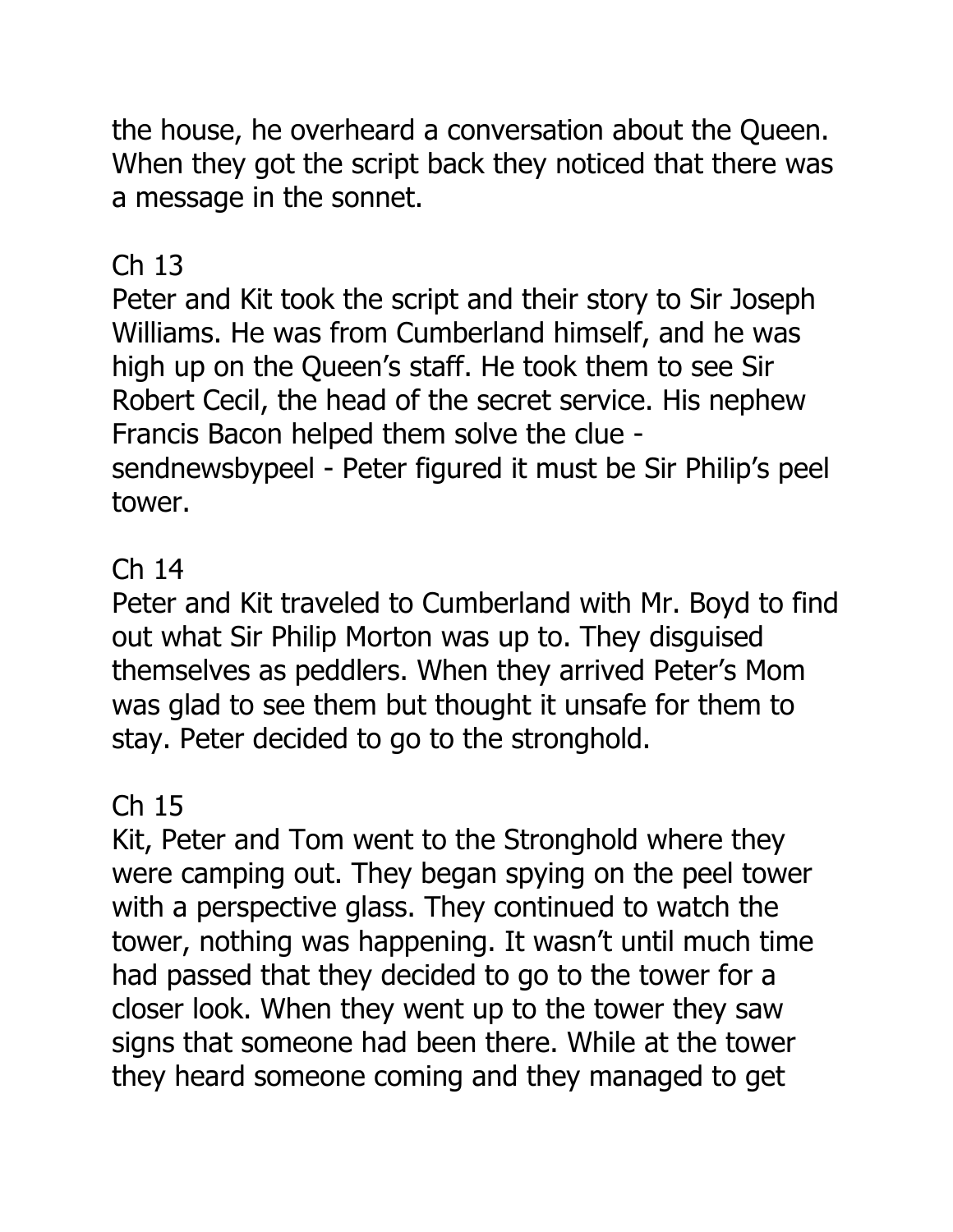away. It was Sir Philip and the yellow gentleman. Others also arrived and they continued to watch until they felt everyone had left. Tom went into the tower to investigate, while Peter stood watch.

### Ch 16

Kit and Peter went to the tower to find Tom. Peter went in and Kit stood watch. Peter discovered the plot because he overheard two men talking. The plan was to murder the Queen. The murder would take place during the play, King Henry the Fifth. They would shoot her from behind the curtain.

Kit signaled Peter that a man was coming but he chose to stay hiding. Peter wasn't able to find Tom, but he did find a pool of blood on the floor. While trying to hide from the men in the tower, Peter slipped on a step and knocked himself out, the men heard him fall.

#### Ch 17

Peter woke up in an unfamiliar place. He was with Duncan. He went to run away and realized he was on an inlet. Duncan managed to get Peter and tie him up. Duncan began asking Peter what he knew and who else knew of the conspiracy. Peter managed to knock Duncan out with a stone and cut himself loose with a broken piece of glass. Peter planned to escape by swimming the river. Peter was not killed by the men because they wanted information from him. They wanted to know who else knew about the conspiracy.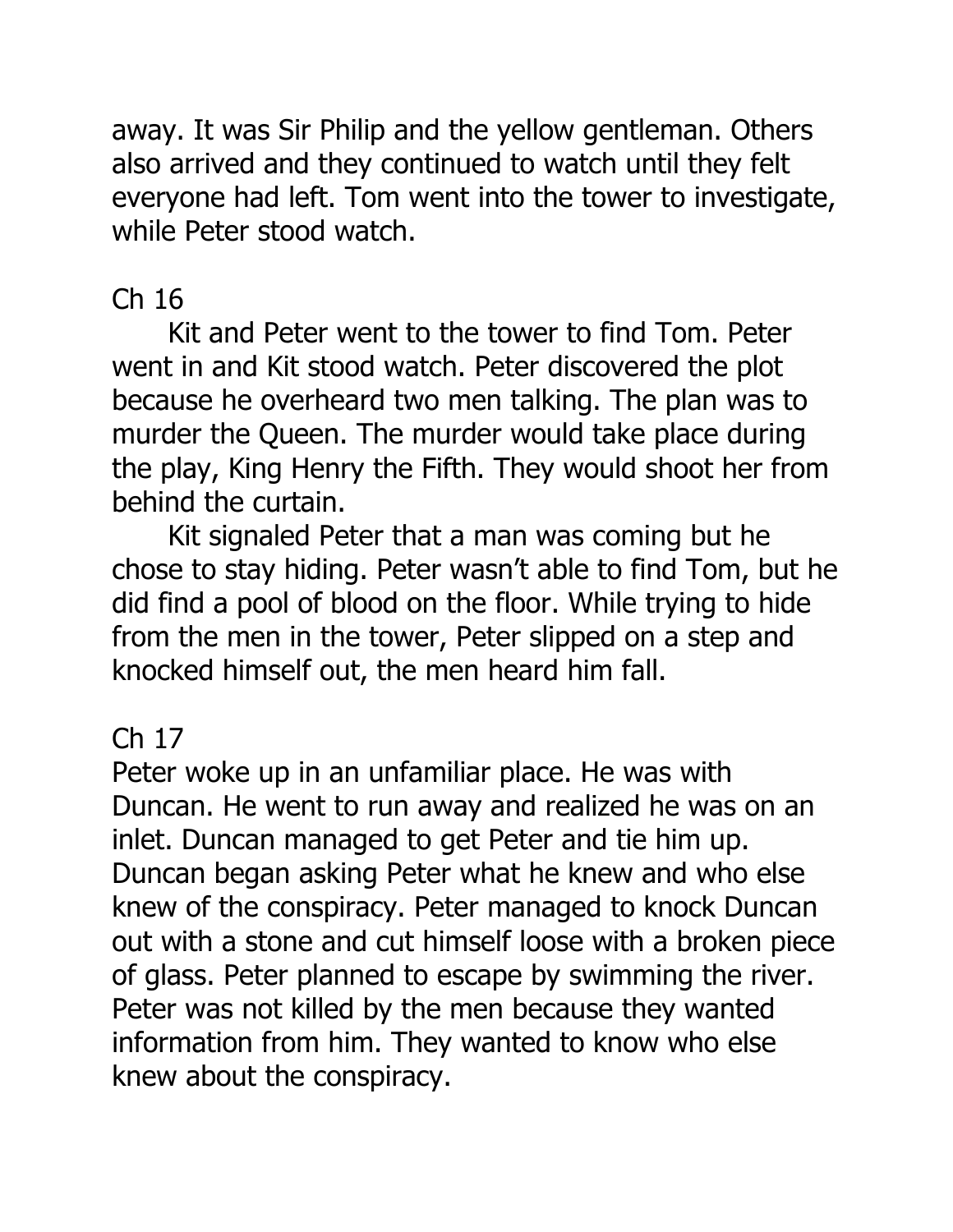#### Ch 18

A storm began to blow into Ulltswater. Peter tied Duncan up, first making sure that he was still alive. Peter decided to swim the four miles across the water. The thought of the conspiracy kept him going because he knew that he was the only one who knew the details and could save the Queen. When he crossed the river he was spotted by two men who were looking for him. They chased Peter up a cliff until Peter wrestled one of the men off the cliff to his death.

#### Ch 19

Peter returned home, meeting his Mom, Dad and Kit at the door. Sir Philip and his men came to the farm looking for Peter. Peter and Kit were hiding in the loft of the house. Sir Philip requested that he search the house but Peter's father refused to let them in. They began to try to bang the door down. Kit and Peter were able to sneak out of the house through a small hole at the back of the house. They were heading to Keswick.

### Ch 20

Kit and Peter went to Keswick to tell Mr. Armthwaite, a magistrate, what was going on. They soon realized that he was part of the plot. They managed to escape on two of his finest horses and began heading for London to deliver the news to Sir Robert themselves.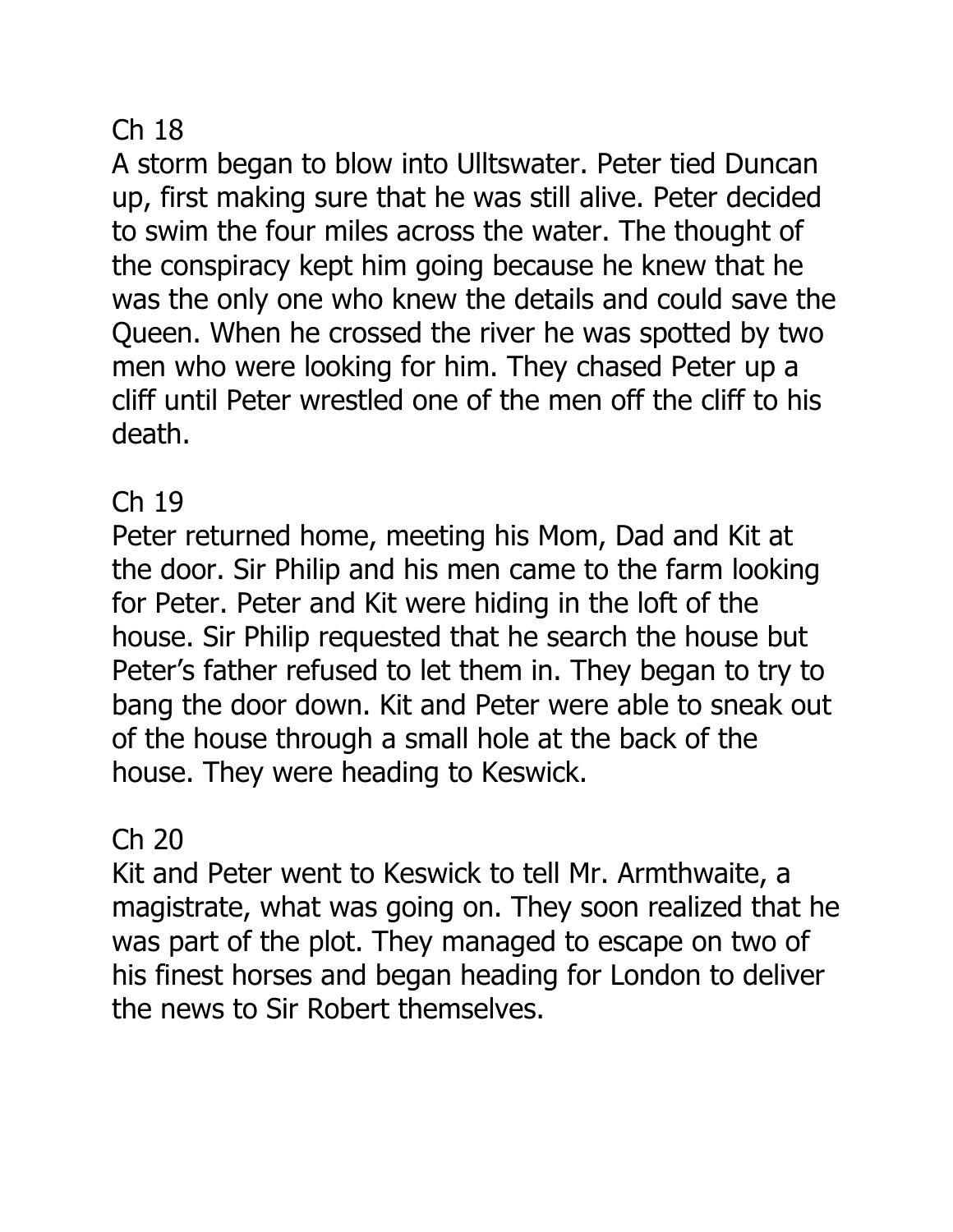#### Ch 21

Kit and Peter are on their way to London. They realize that they cannot trust anyone. They are afraid that they do not have enough money to make it to London. They then looked into Mr. Armthwaite's pouch and found food and money that would help them get to London. They decided to take a different road to London called the Great North Road.

#### Ch 22

Peter and Kit chose to travel a different road. That night they stayed in an Inn. The people were very nice and Peter and Kit made up a story that they were delivering their fine horses to their owners in York.

The next day while traveling they met a group of miners, who were a mean bunch. They forced them off the road and their horses, planning to steal them. The miners planned on putting Peter and Kit into the huge pot hole that was along the road. On their way there they ran into a group of men on horses. The miners took off quickly on the horses. Peter and Kit realized it was Sir Philip and his men.

#### Ch 23

Sir Philip and his men did not see Kit and Peter on the trail because they were to interested in the horses ahead. Peter and Kit managed to make it to a wooden area where they thought they would be safe. They heard voices in the distance and they thought it was Sir Philip and his men. It